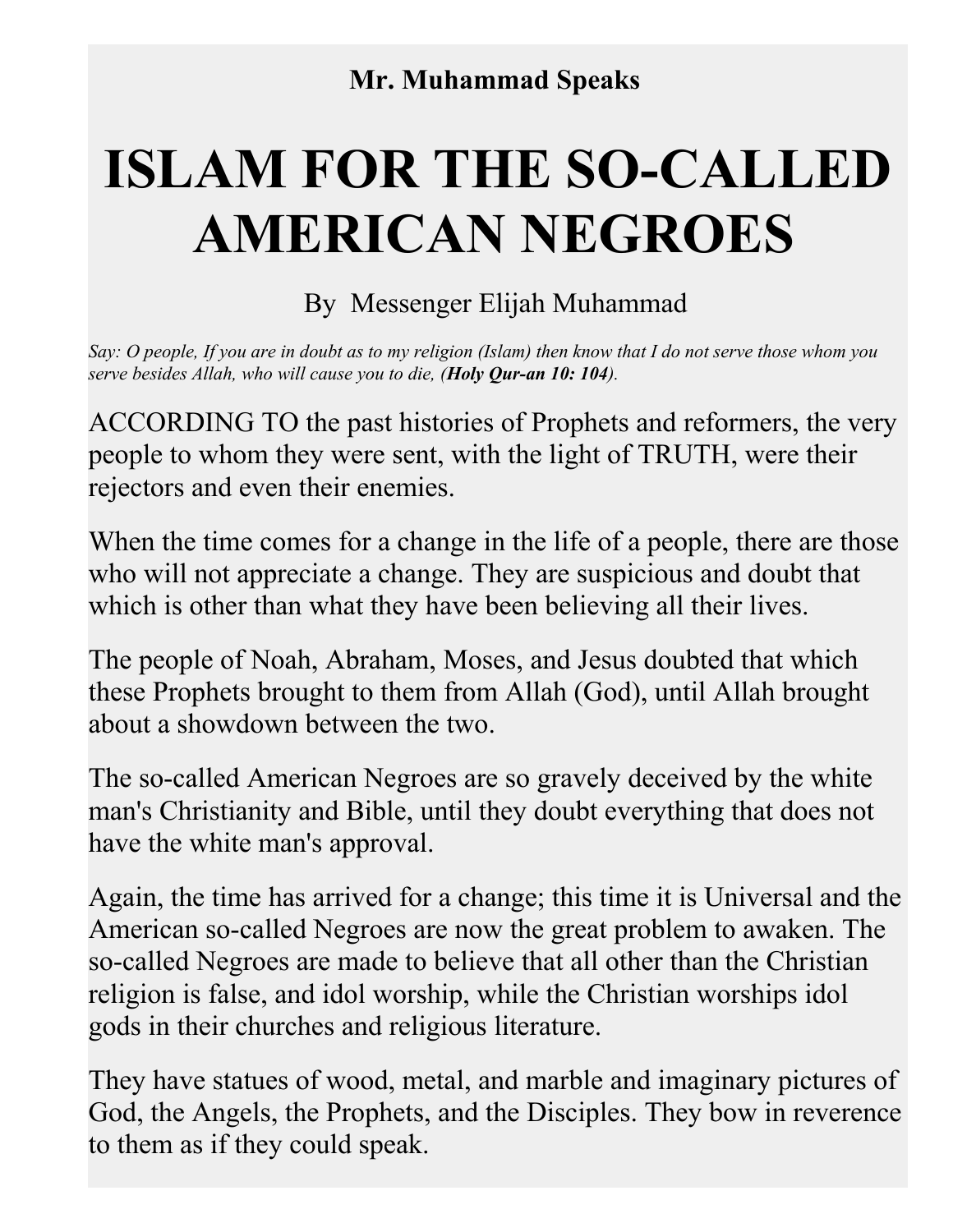The worst of all, the pictures and statutes are not of God, His Angels, the Prophets, nor of the Disciples of Jesus. Therefore, they are false worshipers, and ignorant enough to love the falsehood.

Isaiah and Ezekiel have well described them. The Christian believers claim to believe in ONE GOD. Should not the Divine Supreme Being destroy those who serve and worship gods other than He? Allah (God) does not approve of you and me worshipping His Angles and Prophets as His equal. IT IS A DISGRACE.

The religion of Islam teaches that Allah is ONE GOD, and the Holy Qur-an teaches that what you worship besides Allah, is the fire wood of hell . You doubt the TRUTH OF ISLAM, while it is the religion of Allah (God) and the Prophets whom you claim to believe in. The principles of belief in Islam are: One God, His Prophet His Scriptures, His Judgment, His Resurrection (of the mental dead.)

The main principles of action: Keeping up prayer, Spending in the cause of truth, Speak the Truth regardless to whom or



what, be clean internally, Love your brother believers as yourself, Do good to all, Kill no one whom Allah has not order to be killed, Set at liberty the captured believer, Worship no God but Allah, and fear no one but Allah.

The above is the TEACHING OF THE PROPHETS. Why should you doubt Islam and you know that it is the TRUTH? There is no fear for